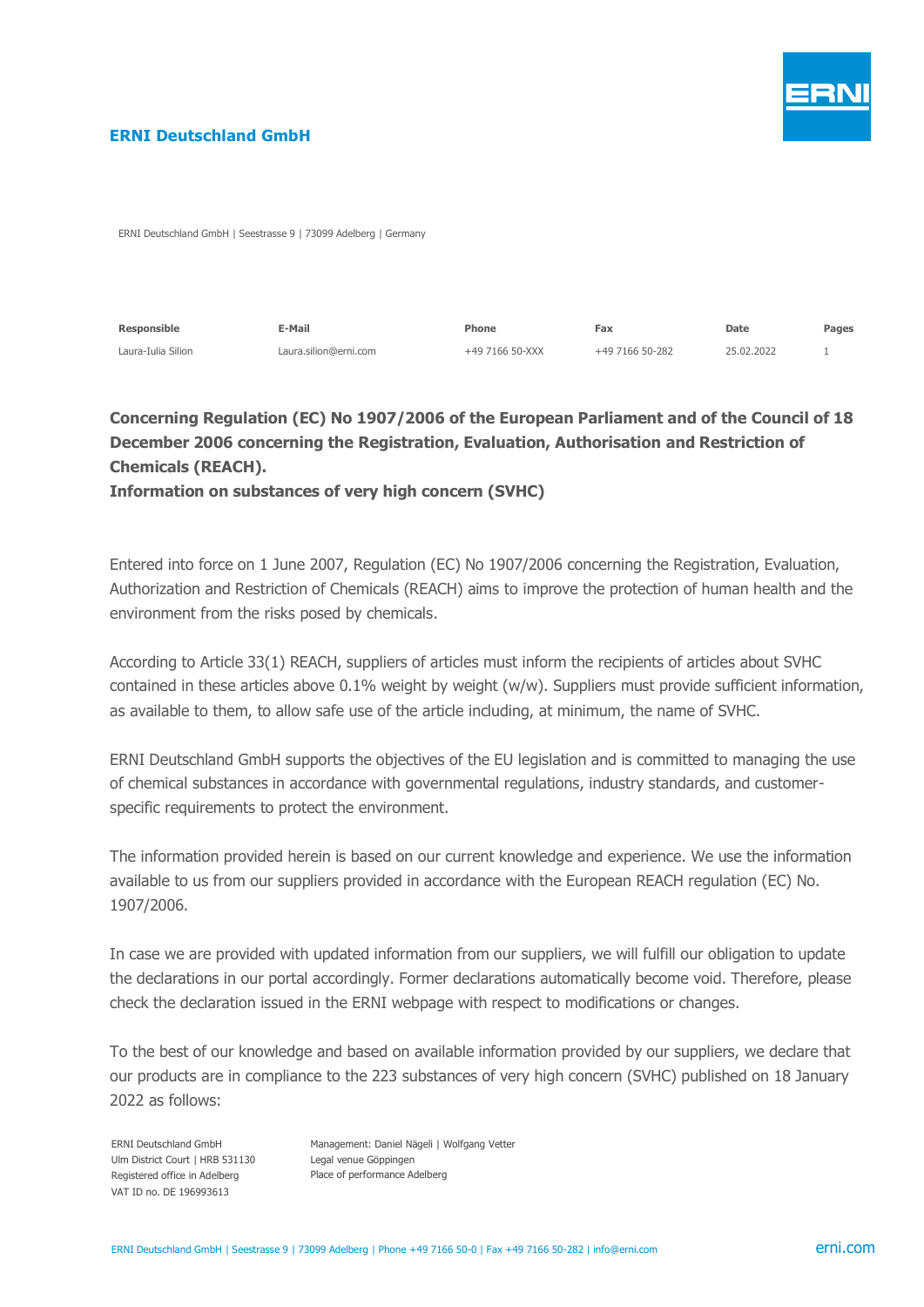

## **ERNI Deutschland GmbH**

1. The following Product categories are containing Candidate List substances exceeding 0.1% (weight) as following (Please consult our SVHC > 0.1% non-exhaustive part excel list, for additional parts confirmation please contact your business partner at ERNI).

Lead (CAS number: 7439-92-1) >0.1% in contact pins components for:

- Alignment Modules
- Powerelement series
- ERmet Series Module L, N, M according to IEC 61076-4-101
- M08/M12 and tohse in Circular Con Cable Systems
- MRDBGR series
- STVSKO
- ModJack

Lead (CAS number: 7439-92-1) >0.1% in screws and nuts components for:

- ERbic BUS
- BGR series
- TMC
- KSG-, LDG- and IDG-Series

Lead (CAS number: 7439-92-1) >0.1% in PCB (in solder or terminations if applicable) and resistors components for:

- Systems
- ERNI Bus Interface Con
- Backplanes

Dechlorane A (CAS 13560-89-9) >0.1% thermoplastic materials:

- In the cable of the Cable Systems SMC: 175711, 175716, 176288, 176680, 176699, 176700, 176817, 178393, 178395, 178604, 844119, 178794, 178793
- In the tube of the Cable Systems Maxibridge: 177384, 177403, 177404, 177477, 177505, 177506, 177556, 77580, 177585, 177586, 177617 177621, 177627, 177918, 178130, 178574
- 2. None of the Candidate List substances is exceeding 0.1% (weight) in following article categories:
	- DIN Series according to IEC 60603-2
	- ERmet Series according to IEC 61076-4-101 (except module L, N, M)
	- ERmet ZD/ZDplus/ZDpro/ZDHD Series
	- SMC Series
	- MicroStac Series

ERNI Deutschland GmbH Ulm District Court | HRB 531130 Registered office in Adelberg VAT ID no. DE 196993613

Management: Daniel Nägeli | Wolfgang Vetter Legal venue Göppingen Place of performance Adelberg